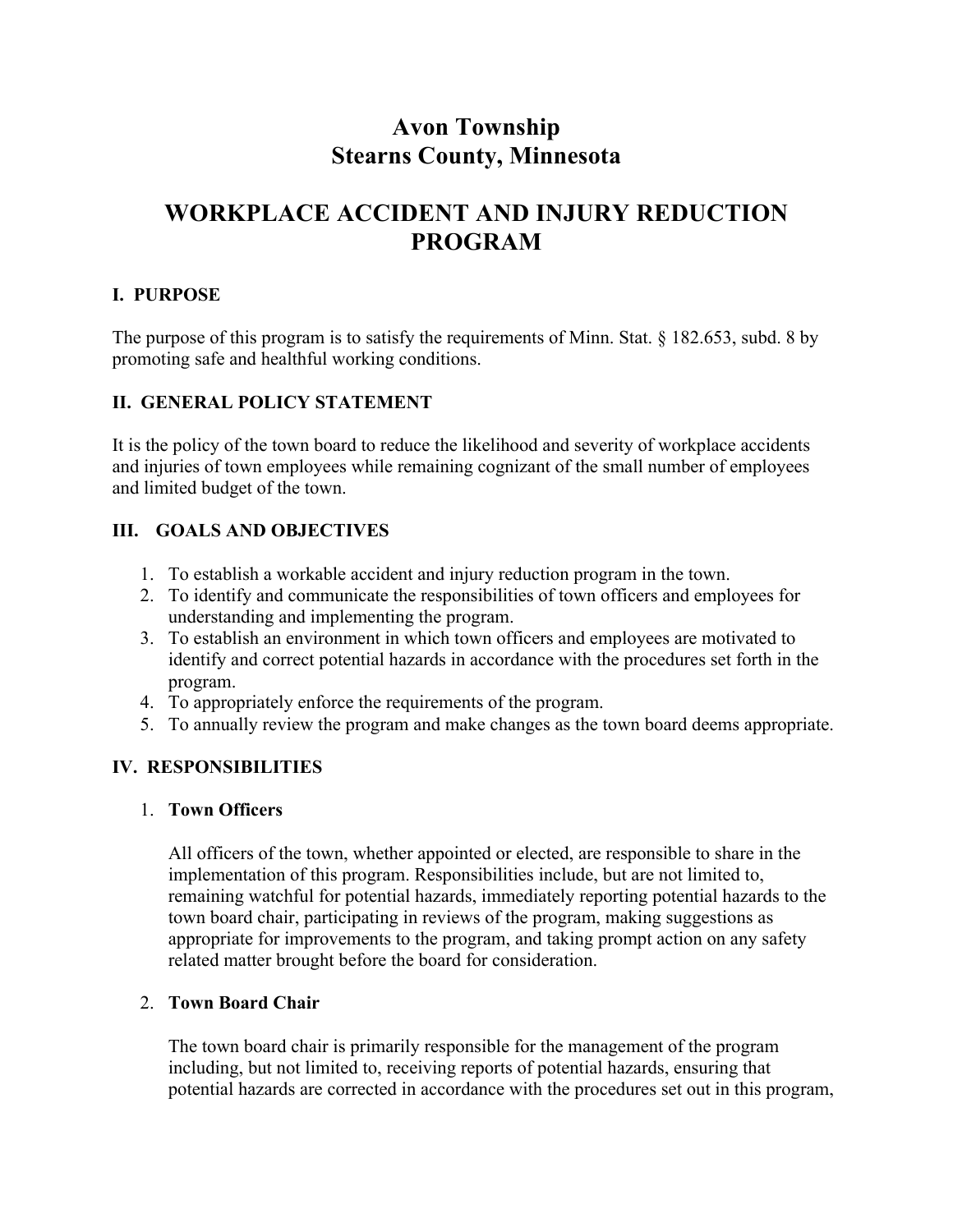ensuring that the program and its requirements are communicated to town officers and employees, seeing that accident investigations are conducted in a timely fashion and any needed corrective actions are taken, and ensuring the required annual program review is completed. The town board chair, with the consent of the town board, may delegate these duties to someone else.

#### 3. **Employees**

The responsibilities of employees to this program include, but are not limited to the following: understanding all safety rules and policies; working in accordance with these rules; using necessary personal protective equipment, including appropriate protective clothing, and keeping the equipment in good repair; immediately reporting potential hazards in the workplace; maintaining the physical and mental standards necessary for the job; regularly inspecting the assigned work area and equipment and immediately reporting any unsafe conditions; performing preventive maintenance inspections on equipment used to perform the job and report any unsafe conditions or needed repairs; and immediately reporting all accidents involving property damage or injury.

#### **V. IDENTIFICATION OF HAZARDS**

The identification, analysis, and control of new or existing hazards, conditions, and operations will be achieved in two ways. First, at least annually the town board, or its designated representative, will conduct a review of the workplace to identify what reasonably could be perceived as hazards to employees. Second, while in the workplace all town employees, including town officers, will remain attentive to new potential hazards.

Once a potential hazard is identified, it should be corrected as soon as reasonably possible. All employees are expected to correct potential hazards, conditions, or operations they identify if they can do so without personal risk or significant cost. If an employee cannot easily correct the potential hazard, or if the employee is not certain if the situation constitutes a hazard, he or she must report the situation to the town board chair. The town board chair has the discretion to determine whether or not corrective action is needed and to take any necessary steps to correct the potential hazard. However, if the cost to correct the potential hazard exceeds the amount approved by the town board to be within the power of the town board chair to expend under this program, the town board chair must take remedial measures to reduce the risk of the potential hazard until approval for the needed expenditure can be discussed for approval at a regular board meeting. If the chair is not certain as to whether a situation constitutes a potential hazard, he or she must raise the issue at the next regular board meeting for a decision on whether action is needed.

#### **VI. COMMUNICATION**

This document, and any subsequent updates, will be kept on file with the clerk and shall be communicated to each existing town officer and employee and well as any new officers or employees. All employees are encouraged to immediately report possible hazardous conditions and will not be retaliated against for making such reports.